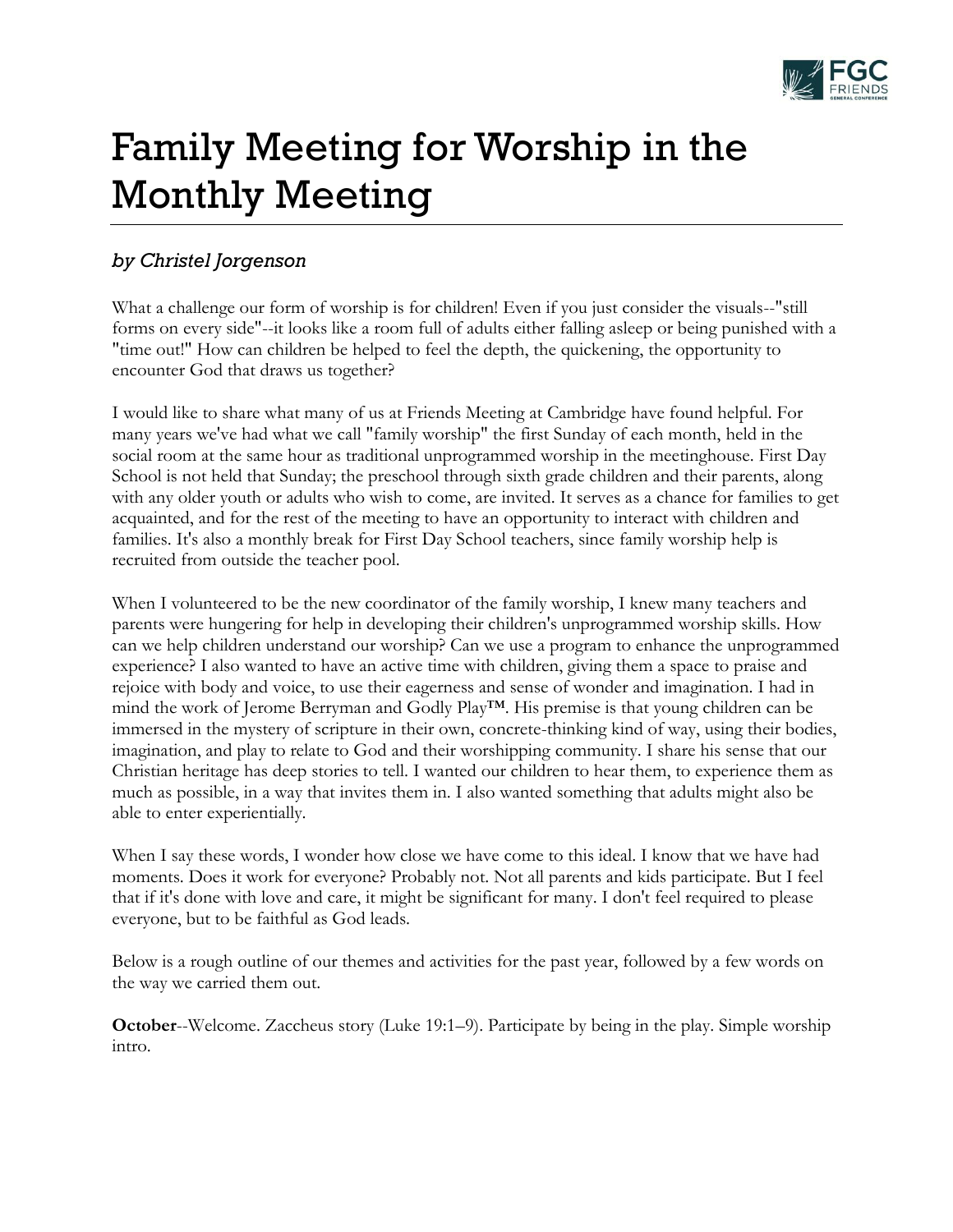

**November**--Being thankful Corrie Ten Boom story acted out. Small group sharing. Worship intro by Ministry and Counsel member.

**December**--Light. Advent wreaths and Hanukkah: candle and rug; candles to hold; guided meditation about light and love. Decorate candles at the end.

**January**--Gifts for God Feast of the Three Kings (Matthew 2:1–12). Tell the story with crèche figures on the floor. Art projects (crowns and gifts) or discussion. Worship using candle and rug and small pieces of wax to hold.

**February**--Love and Connection Story of Moses and the Ten Best Ways to Live. Ref:"Young Children and Worship," by Sonja Steward and Jerome Berryman. Tell story with cardboard tablets, ten cutouts. Everyone makes own eleventh commandment on paper as a link in a chain. Worship using rug, candle, and a ribbon connecting us.

**March**--Images of God Story told with \_In God's Name\_,by S. E. Sasso. Make collages/ pictures of images of God, string on clothesline. Worship using rug, candle, surrounded by pictures.

**April**--Spiritual Journey Story of The Road to Emmaus (Luke 24:13–35). Tell story with flannel board. Introduce finger labyrinths. Worship using rug, candle, and finger labyrinth. After worship option: decorate one's labyrinth.

**May**--Caring Story about birds in scripture (especially the dove in Noah's ark), caring for birds. Everyone makes paper birds to hang on a tree in the room. Worship using rug, candle. After worship option: Making bird feeders.

**June**--Celebration Share about the worship tools of the year, the themes, recap of songs. Worship using rug and candle.

### **Regardless of our theme, love is always our topic.**

The program takes into account the meanings of physical symbols and children's physical reality. Taking care with these things is a practical way to express love to the children.

### **We provide consistency and continuity.**

We use the same format, more or less, for each session. It usually takes about 70 minutes, which puts us in sync with the other meeting for worship which goes for an hour plus announcements and introductions. Each segment of the program is short and movement is encouraged between them ("get up and stretch") if the activity itself is not physically active.

Here is a description of our program format:

A. *Welcome and greeting each other.* After a welcome and review of the format by the facilitator, everyone is asked to get up to greet someone else, with one's name and some bit of conversation, like a favorite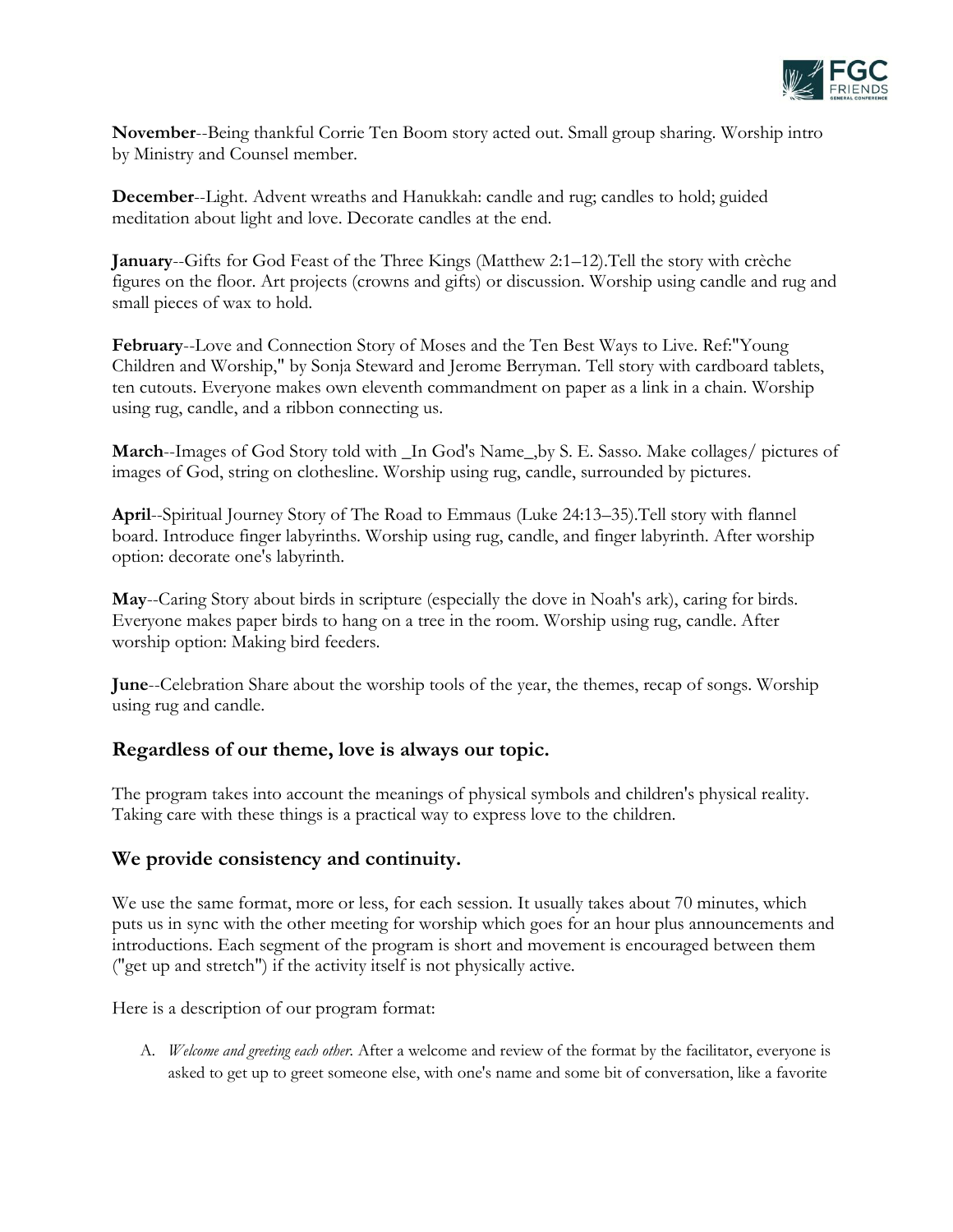

something, tied in to time of year or meeting theme. One time we did clumping, which is grouping with people for whom the answer is the same, such as "favorite thing to do in snow."

- B. *Singing*. We repeat some songs month to month."Praise Ye the Lord," with its up and down movements and loudness, is our classic opener. We always have some action songs plus some songs to tie in with the theme. At the end of this past year, we did a reprise of many songs learned during the year. We use a flip chart in front, which records our repertoire.
- C. *A story*. This is often a very simple retelling of a biblical story employing any of the following: a visual aid like a story board or flannel board, actors, representative figures on the floor, or someone telling their own story (as when two people talked about their family experiences of advent wreaths or of Hanukkah candles).
- D. *Response*. We invite a response to the story, such as an activity, art or craft work, or something verbal. Most times options are offered.
- E. *An introduction to open worship time*. After a couple of daunting experiences using long, here's-how-youmight-think-about-it introductions, the introduction is kept short and as physical as possible. A rug to sit on in the center, a small chest where a candle is set and lit, and dimming the lights, together form the continuity of experience.
- F. *Unprogrammed worship*. This may be fairly brief, something between ten and twenty minutes. Sometimes there is verbal guidance. The point has not been to make the time longer (though that would/could be a worthy goal), but to develop a sense of a worshipping space that we're all in together. (Often the youngest end up being taken out by parents when they get chatty or restless. They have had a time of community and preparation which may yield fruit later in being able to sit longer.)
- G. *Reflections from worship*. One may need only to ask, "Is there anything someone would like to share from their experience?" Attention is hard to get for this, however, since the children are usually ready to jump up from their places as soon as we begin shaking hands at rise of meeting.
- H. *Announcements and snack as service opportunity*. A snack provides an opportunity for children to be of service passing food around. Children are also asked to help at other times when something needs handing out for the program.

Should you decide to do a similar program, I offer these tips:

1. Share information: Post the agenda and refer to it each time. Send mailers to families. This helps newcomers and creates the security of repetition for the children.

2. Use singing.

- a) Use song posters, not sheets or books. We're all looking up at the same thing, thus the song leader gets our eyes.
- b) Repeat songs and use some action songs. These facilitate learning and understanding, especially for the youngest ones.
- c) Think about singing--self expression within a structure, unity, harmony, emotional connection, relationship to theme. Allow the music to help you; the mood of a song can help with the transition to the next portion of the program.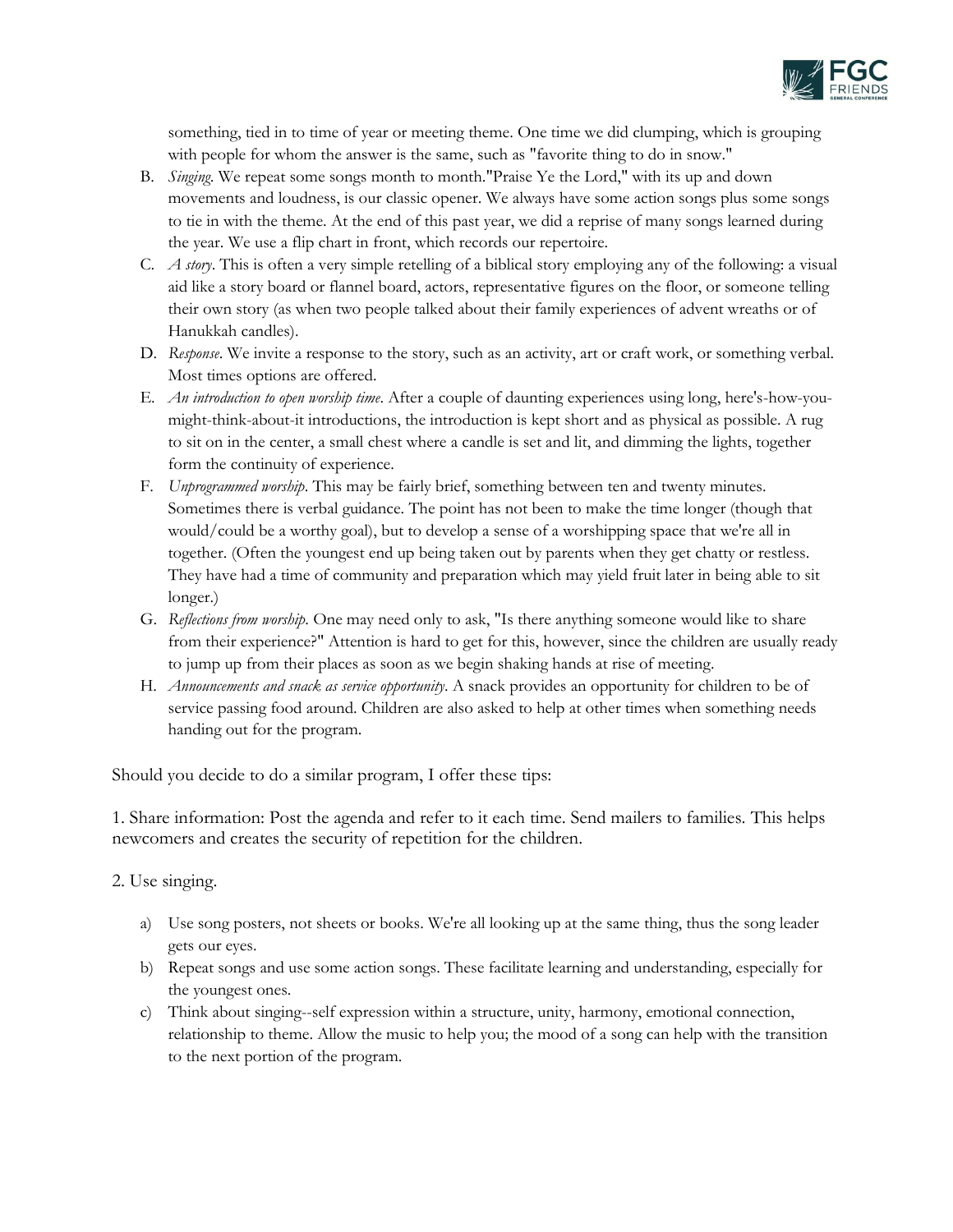

- d) Don't be afraid to clap or cheer (often a spontaneous response to a rousing song).We can express our reactions.
- 3. Create a physical environment that makes quiet worship time special.
	- a) Allow kids to sit on the floor. Remember that on chairs they usually can't reach the floor with their feet and so are "ungrounded."This is where children play. Consider the earth as a reliable foundation, a place to make a connection. Make the floor space special with a rug and give the children a worship posture to facilitate centering down. We explain to the children, "If you sit on the floor, it's with your bottom on the floor, legs crossed, not touching anyone unless you're with your parent."This choice gives freedom while serving to remind the children that this is not ordinary time or space. One of our hopes is that the children will develop an appreciation of how discipline can be helpful in arriving at a spiritual goal.
	- b) Light a candle--the light of Christ, the light of God, inside and outside us. You can close your eyes and it's still there.
	- c) Dim the lights in the room. This creates intimacy and cuts down on outside stimulation and distractions. It also gives a visual clue to slow down and be contemplative, and can be an invitation to try to see with "different eyes."

#### *See Appendix A for a discussion of the use of symbols in family worship.*

4. Welcome the arts, inviting responding without words. Use pictures and symbols. Consider self expression as part of the holy. Offering options increases the sense of freedom. Think about appealing to all the senses and what different forms response to a story can take.

5. Have no one segment longer than 15 minutes and provide stretch breaks. Respect attention spans and remember that young bodies need to move.

6. Invite adults who are not parents to be present. Children are usually expected to adjust to adult environments, but in family worship the adults are given opportunities to make any necessary adjustments. Entering into one another's environments is a sign of love and caring. Can we be open to it, even if it means compromising the purity of one's worship time?

7. Prepare as thoroughly as possible. Work out a detailed outline. Practice saying everything. Check times allotted to each activity to see how it all fits in the allotted time. Share the outline with your team.

8. Strive to develop a team, a few as the core group, some just for a particular task. Look for a variety of people of different ages and gender to present. Find ways to let kids volunteer. Be somewhat realistic about what people can take on. I have always felt it ideal to have some "regulars" greet people at the door, but parents with children often don't arrive until the last minute or later.

9. Don't expect consistent success, either from your ideas or from the response. Kids' responsiveness varies. Sometimes they're cooperative and fully engaged, and some days they're "off"